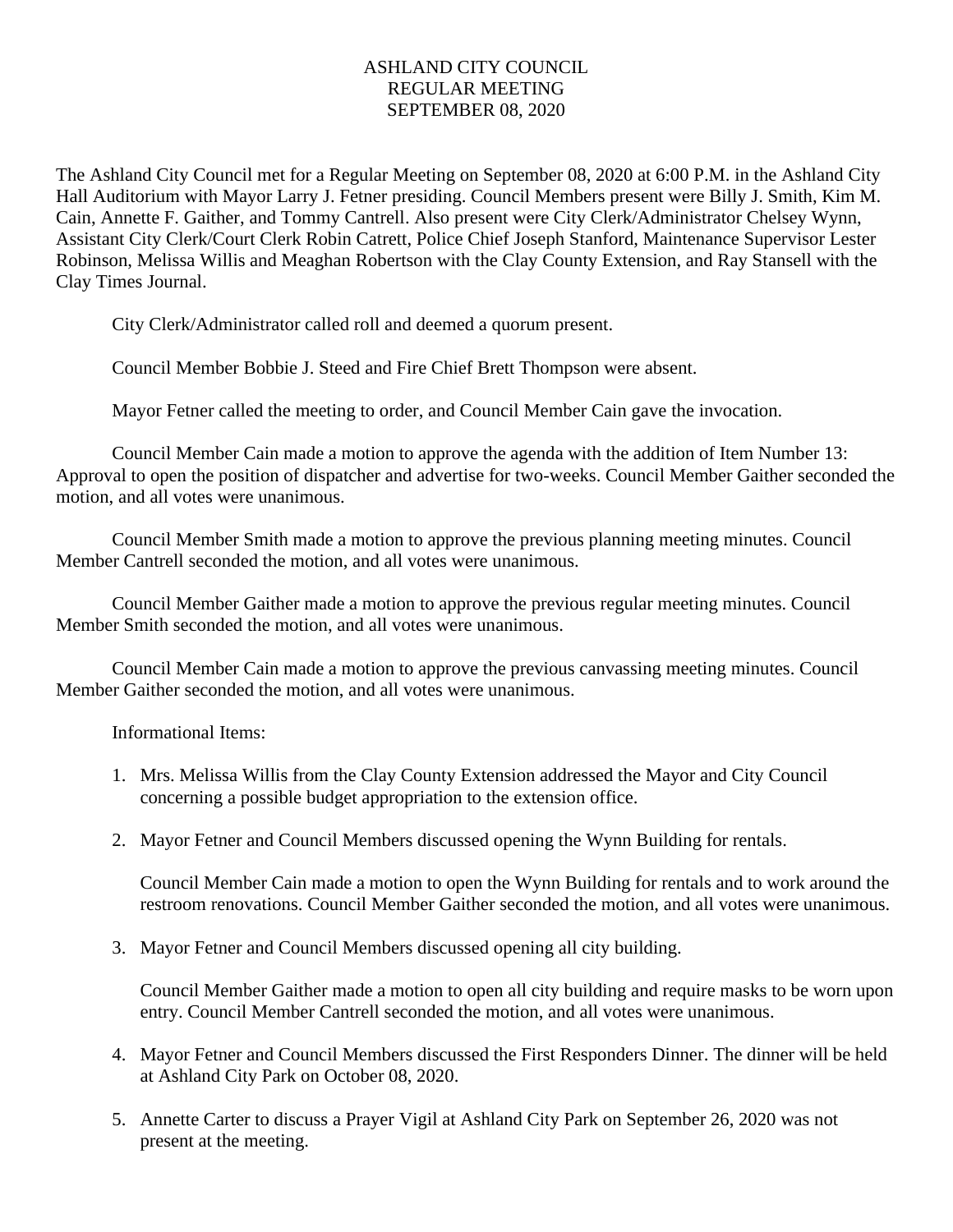Informational Items:

6. Mayor Fetner and Council discussed Trunk or Treat. Trunk or Treat will be held October 29, 2020. Police Chief Stanford was given permission to organize event.

Committee Reports:

Mayor Fetner did not report.

Council Member Smith did not report.

Council Member Cain reported on an interview with the Susie Stringfellow Foundation concerning the Open Spaces Sacred Places pocket park. Council Member Cain also gave an update from Ashland City Library. Librarian Tina Nolen received a \$1,000.00 grant and purchased items to assist the Library in combating Covid-19.

Council Member Gaither did not report.

Council Member Cantrell did not report.

Police Chief Stanford reported on agenda item 11. Police Chief Stanford advised the Byrne Jag Grant is a 100% grant with no matching funds, and, if awarded, he would purchase needed equipment for the Police Department.

Maintenance Supervisor Robinson reported on changes next door to City Hall, tree removal for CDBG, grass cutting, and a plan to bush hog before the first frost.

City Clerk/Administrator Wynn reported on the progress of direct deposit for payroll, with the first deposit for employees scheduled this week. City Clerk/Administrator Wynn advised she would also be working on a Covid-19 expense reimbursement request this week.

New Business:

Council Member Smith made a motion to approve the bills received since the last council meeting in the amount of \$10,630.93. Council Member Cantrell seconded the motion, and all votes were unanimous.

Council Member Cain made a motion approving to pay Ashland Housing Authority \$5,800.00 for labor of Wynn Building bathroom demolition and renovation. Council Member Gaither seconded the motion, and all votes were unanimous.

Council Member Gaither made a motion approving to purchase supplies at an estimated cost of \$20,000 for Wynn Building bathroom renovations. Council Member Cain seconded the motion, and all votes were unanimous.

Council Member Cantrell made a motion approving the FY 2020-2021 Budget. Council Member Smith seconded the motion, and all votes were unanimous.

Council Member Gaither made a motion to accept Dispatcher Stephanie Smith's resignation effective August 27, 2020. Council Member Cain seconded the motion, and all votes were unanimous.